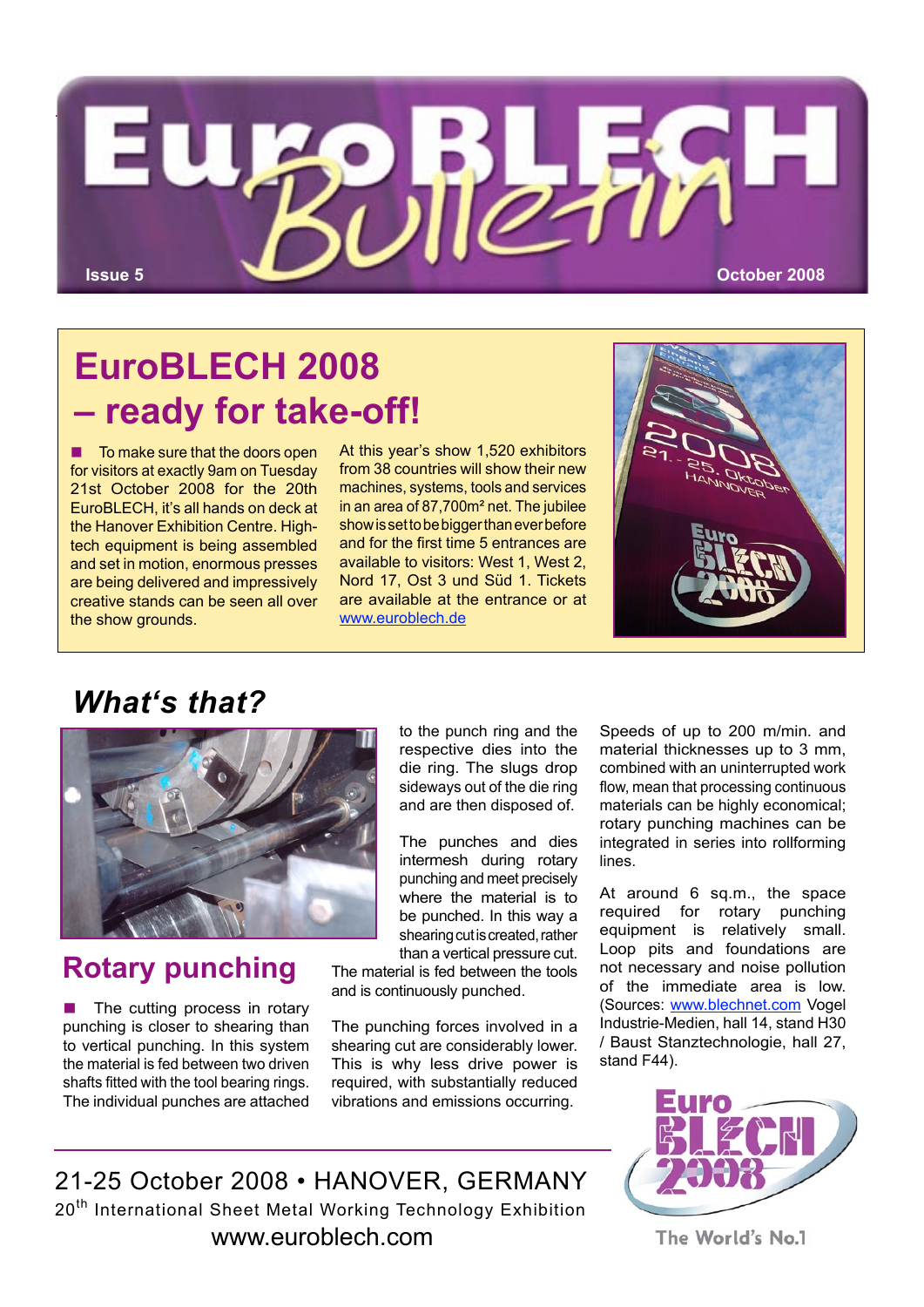# *Exhibition Highlights …*

### **New robots and new welding systems for flexible production**



**Photo: Cloos**

High performance technologies such as CP (Cold Process) for thin sheet

welding, and laser hybrid and tandem welding provide extra efficiency. The very low energy input from the Cloos impulse welder GLC353 Quinto CP not only helps to prevent component distortion, but also reduces blending of the welding material with the substrate. Cloos also offers innovations in MIG/ MAG tandem welding and in laser hybrid welding with beam and arc. In terms of robotics, the company, based in Haiger (Germany) is fielding the new Romat 350 9-axis system with a vertical lift of 1.5m off ground level.

www.cloos.de **Hall 13, Stand D21**

## **Labels for oily surfaces**

**Photos: ICS**

Reliable, individual identifying of components is indispensable in modern production, and grease, oil or cooling agents are no obstacles for labels equipped with ICS Oil-Off. These labes will also adhere reliably in the presence of water and can even cope with temperatures up to 60 degrees centigrade. Further products supplied by the labelling specialists ICS include laser films with high resistance to mechanical wear and chemicals, as well as the appropriate laser marking systems.

www.ics-ident.de **Hall 17, Stand D51**

## **WAFIOS – this year in Hall 15**

At this year's EuroBLECH, WAFIOS AG will be presenting the new BM30, a high-quality CNC single head bending and coiling machine, for the production of two and three dimensionally bent parts as well as frames from wire and profiled materials. Another addition to the WAFIOS product range is the BMZ 42 CNC tube bending machine, for the production of two and three dimensionally bent parts from tube or solid material. WAFIOS and MEWAG will present their high-end range of tube bending machines for diameters of up to 170mm at their new stand location in Hall 15.

www.wafios.de **Hall 15, Stand B06**



21-25 October 2008 • HANOVER, GERMANY 20<sup>th</sup> International Sheet Metal Working Technology Exhibition www.euroblech.com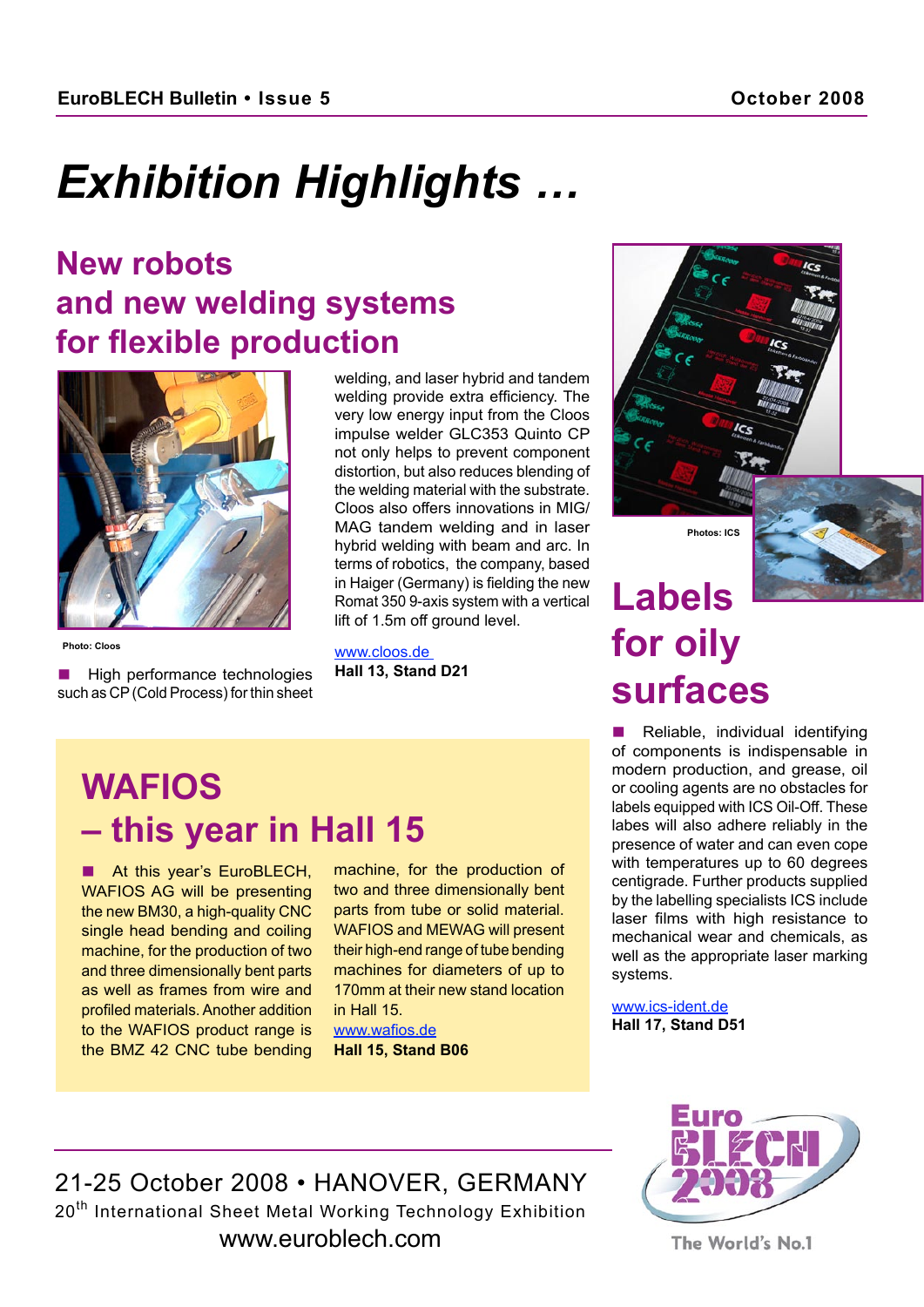## **Invitation to the EFB Panel Discussion**

**n** The European Research Association for Sheet Metal working (EFB) will be hosting a panel discussion on the topic: "Applied Research in Germany – New Engineers and Technological Advancement for Medium-sized Enterprises and Largescale Industry." On Wednesday 22.10.08 at 15:00 visitors and journalists are invited to the EFB stand in order to discuss this topic with Dr. Frank Weber (Head of Center Press Plant, Mercedes-Benz Factory, Sindelfingen), Dr.-Ing. Thomas Gräbener (President, The German Federation of Industrial Research Associations, AiF), Wilfried Jakob (President, EFB), Dr. Rainer Beyer (CEO, Eckold GmbH & Co.KG) and Dr. Norbert Wellmann (CEO, EFB). Discussions will focus on several questions including: Where can companies find new engineers? How does technological advancement contribute to a competitive advantage in the German mechanical engineering industry? What does applied research in Germany have to offer?

www.efb.de **Hall 17, Stand C44**

### **New, ultra-high strength steel for roll forming operations**

High yield strength, tight bending radii and high dimensional stability are key characteristics in roll forming. Docol Roll is a new optimised dual phase specialised steel with a very balanced hardness distribution from the Swedish steel producer SSAB. The

new material is particularly suitable for demanding rollforming applications in the automotive industry.

www.ssab.com **Hall 16, Stand G13**



#### **Cameras for quality control**

Thanks to its high resolution, the plasmo ProfileObserver will reliably detect surface faults in welding and soldering seams as well as in other geometrical forms, even at speeds of up to 30m/min. Even pinholes or cracks a tenth of a millimetre in size can be identified if they are visible

on the surface. The system can be installed alongside soldering robots, for example, and its slimline design fits even into confined spaces.

www.plasmo.eu **Hall 11, Stand E74**

#### **Cleaning of serial components to highest specifications**

The rotational cycle units in Zippel's RT-range provides a highly efficient, innovative process for sheet metal parts. Integrated handling robots, plus high pressure particle removal at up to 1,000 bar, can handle even the most complex shapes. The units can be integrated into production lines and optional features are available, including vacuum drying and water recycling.

www.zippel.com **Hall 13, Stand E37**

21-25 October 2008 • HANOVER, GERMANY 20<sup>th</sup> International Sheet Metal Working Technology Exhibition www.euroblech.com

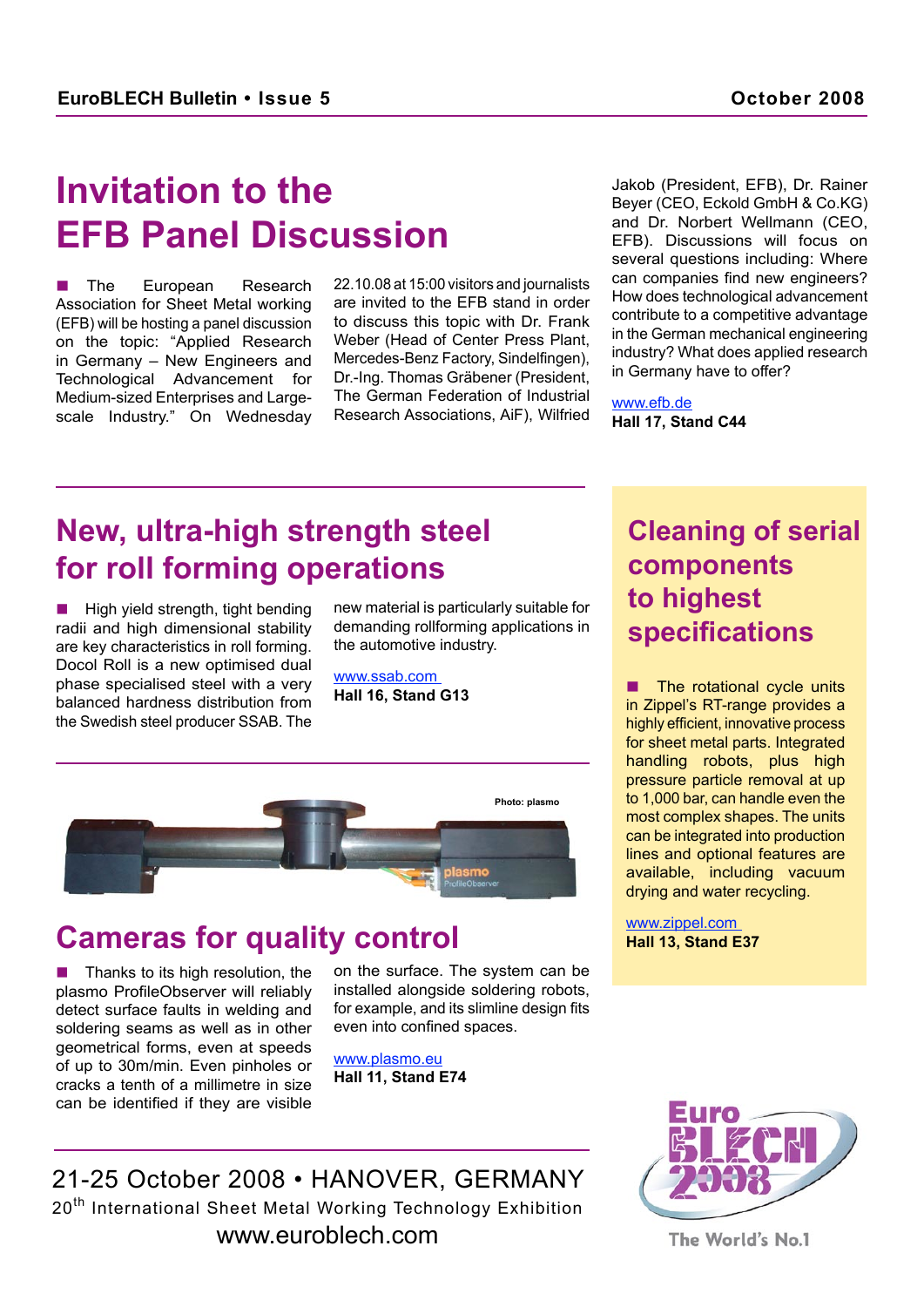

#### **Hydraulic deep drawing - the perfect solution for short runs of complex parts and prototype production**

It's a continuing trend - parts are becoming ever more elaborate in their design whilst production runs are getting shorter and the cost pressure increases. Hydraulic deep drawing is the answer to this dilemma, because the active media-based forming process is particularly versatile and cost-efficient. During this process, a pressurised fluid medium is used to press the blank into a fixed mould, thereby forming the workpiece. The dies required are smaller than with conventional deep drawing systems and accordingly cheaper.

www.schulergroup.com **Hall 27, Stand D24**

### **Tool clamping, tool changing and magnetic clamping**

Wherever tools or workpieces need to be fixed safely and firmly in one position, Hilma can provide reliable answers. Efficient clamping reduces unproductive setup times and helps improve productivity. There are hydraulic, mechanical, electromechanical and magnetic clamping units in the company's product range, together with new grip rail couplings, ball bars, and sliding clamps.



www.hilma.de **Hall 27, Stand B40**

### **DEALERS WANTED!**

**n** Pacific Press Technologies, Incorporated is looking for dealers to sell our hydraulic press brakes, presses and shears in markets outside the United States. We specialize in larger machines and steel pole systems, along with custom made machines. Visit our website at www.pacific-press.com or contact Steve Schurman at sschurman@pacific-press.com

### **User-friendly machine controls**

The PC-based control system GPlus 450 for waterjet, laser and plasma cutting lines has been specifically designed with the programme range of Knuth Werkzeugmaschinen in mind. The control offers standardised processing cycles and graphic support via its high-contrast 17" touchscreen monitor. The unit can handle 450 NC

sets/min, includes a LookAhead function and comes with an 80GB HDD.

www.knuth.de **Hall 12, Stand F79**



21-25 October 2008 • HANOVER, GERMANY 20<sup>th</sup> International Sheet Metal Working Technology Exhibition www.euroblech.com

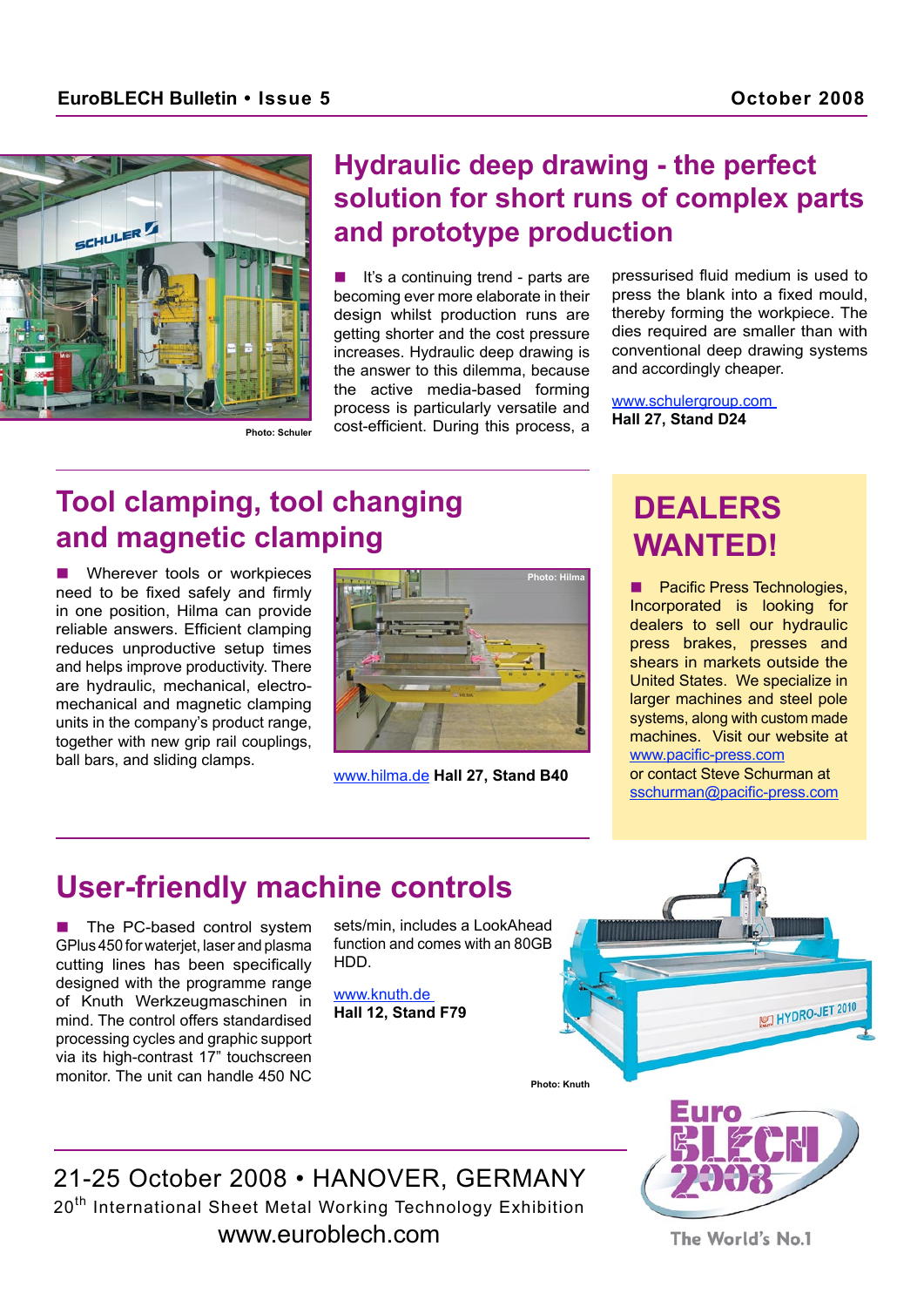**Photo: AIMS**



#### **Vertical cutting of metal sheet with imaQcut**

Immaculate quality cutting at a high speed of 135m/min, reduced risk of surface scratching and outstanding environmental characteristics are the main features the Australian company AIMS lists for its new vertical plasma cutting machine. The unit, suitable for sheet from 1520 to 3650mm wide, also offers excellent ergonomics with all cut parts within the operator's reach. The plasma arc is mounted behind the carriage, helping to protect the operator's eyes.

www.aimsptyltd.com **Hall 14, Stand G01**

#### **Heavy duty presses from 800 to 10,000kN**

The new dynamic servo presses from Andritz Kaiser form part of the 151 series. These machines are freely programmable in terms of their movement characteristics and the ram stroke can be adjusted over a wide range. The new drive concept prevents a pendulum stroke and increases the pressure force available. The current programme of the 151 series (2,500 to 10,000kN) has now been rounded off at the lower power end with new presses from 800 to 2,000kN, whilst at the upper end of the performance range customised units are available with forces of up to 25,000kN.

www.andritz.com **Hall 27, Stand G54**



**Photo: Andritz**

#### **Integrated press hardening concepts**

**No With 60 years of experience** in the design and construction of oil hydraulic presses from 25 to 25,000kN, used in sheet metal forming and forging, NEFF-Pressen is ideally placed to develop the latest processes for press hardening (hot stamping). NEFF-Pressen will display this very latest technology

alongside conventional systems at the company's stand at EuroBLECH 2008. Other services provided by NEFF are health and safety inspections, preventive maintenance as well as repair and updating of hydraulic presses. www.neff-pressen.de

**Hall 27, Stand E33**



#### **New sheet metal shears from Gasparini**

The new X-CUT shears produced by the Italian company Gasparini SpA from Istrana near Venice comes equipped with many high-precision and high-efficiency characteristics and will be shown at EuroBLECH 2008 for the first time. X-CUT not only has a high operating speed and low energy consumption, it also features innovative details such as the front-mounted chute with container for waste and clippings.

www.gasparini.com **Hall 15, Stand E23** 

21-25 October 2008 • HANOVER, GERMANY 20<sup>th</sup> International Sheet Metal Working Technology Exhibition www.euroblech.com

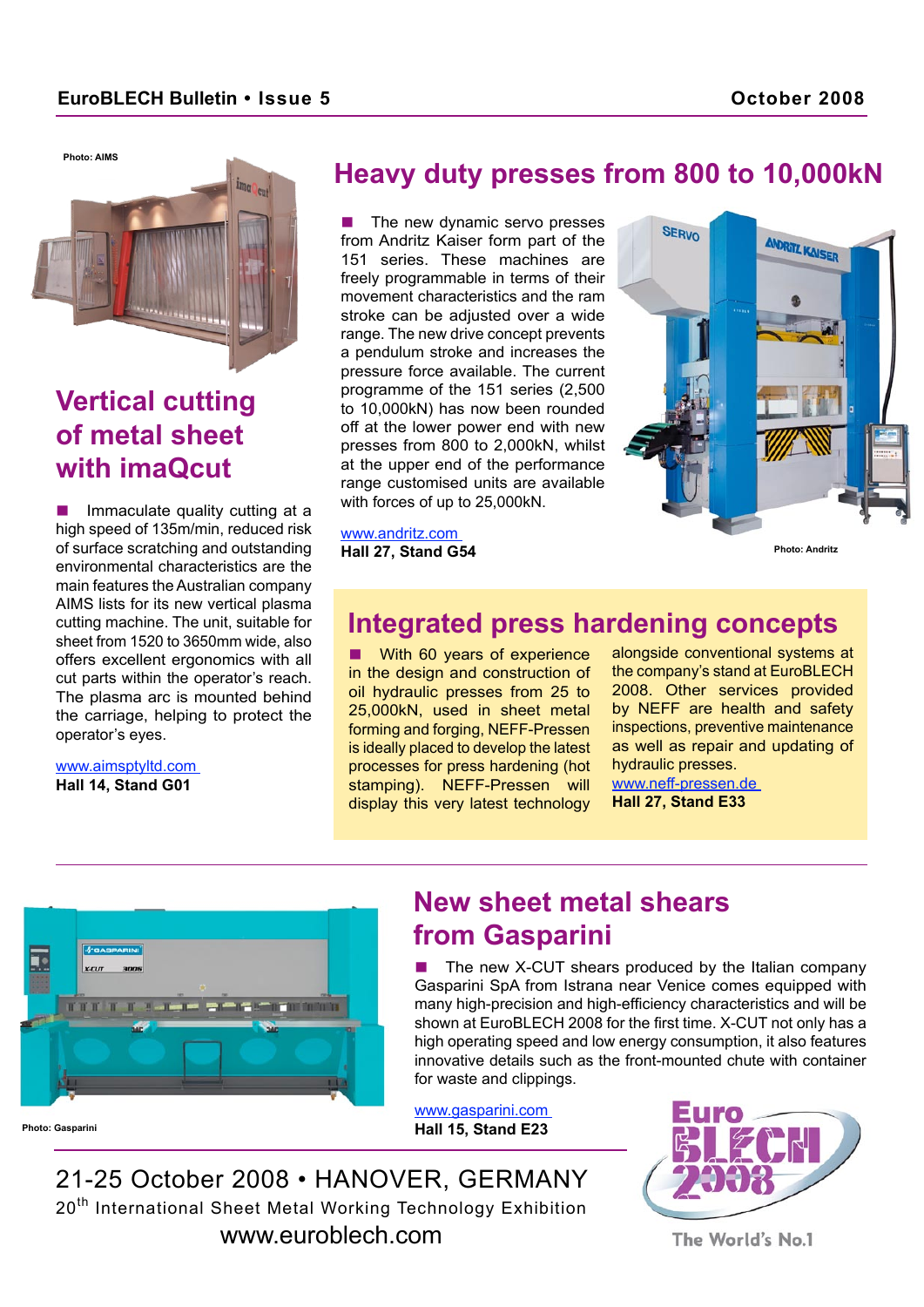

#### **NC programming software for laser, waterjet, plasma and flame cutting**

The German software firm CAM-Service has developed an advanced version of its CAGILA programme, which now has additional interfaces and modules. Bidirectional links can be created within the NC process chain, connecting design, production planning and production. Another feature is a fully automated connection to the 3D CAD system SolidWorks and the new Part Wizard helps to generate entire component families within seconds.

www.cam-service.com **Hall 11, Stand G55**

### **Extensive range of presses**

Standard, deep drawing, notching, tryout, straightening and heavy duty presses, together with the relevant systems and control units make up the product range of Exner Pressen from Witten, Germany. The company also provides customised equipment for hot forming and forging to suit the requirements of its customers from the automotive industry and other sectors of sheet metal working.

www.exner-pressen.de **Hall 27, Stand H01**



#### **Photo: Exner**

### **Up to 60 per cent savings on punching stator and rotor sheets**

21-25 October 2008 • HANOVER, GERMANY 20<sup>th</sup> International Sheet Metal Working Technology Exhibition www.euroblech.com

■ The new Segment Master System for Schuler's super-efficient SAL high speed presses optimises the production of ring-shaped lamination stacks required for the new hybrid automotive engines. The parts leave the machine as ready packed rings, suitable

for immediate further processing, simplifying materials handling, reducing space requirements and providing material savings of up to 60 per cent.

www.schulergroup.com **Hall 27, Stand D24**

The World's No.1

### **New standard for TIG Welding**

At EuroBLECH 2008, REHM GmbH & Co.KG Schweißtechnik will be presenting the new INVERTIG.PRO range which is set to revolutionise TIG welding. The unique combination of the newly developed Bi-Power Inverters and precise digital process regulation offers sealing properties that have, until now been impossible to achieve, especially with aluminium. With the perfectly aligned iSYSTEM component, a continuous running time and easy operation, INVERTIG.PRO offers the highest possible levels of efficiency and convenience.

www.rehm-online.de **Hall 12, Stand B18**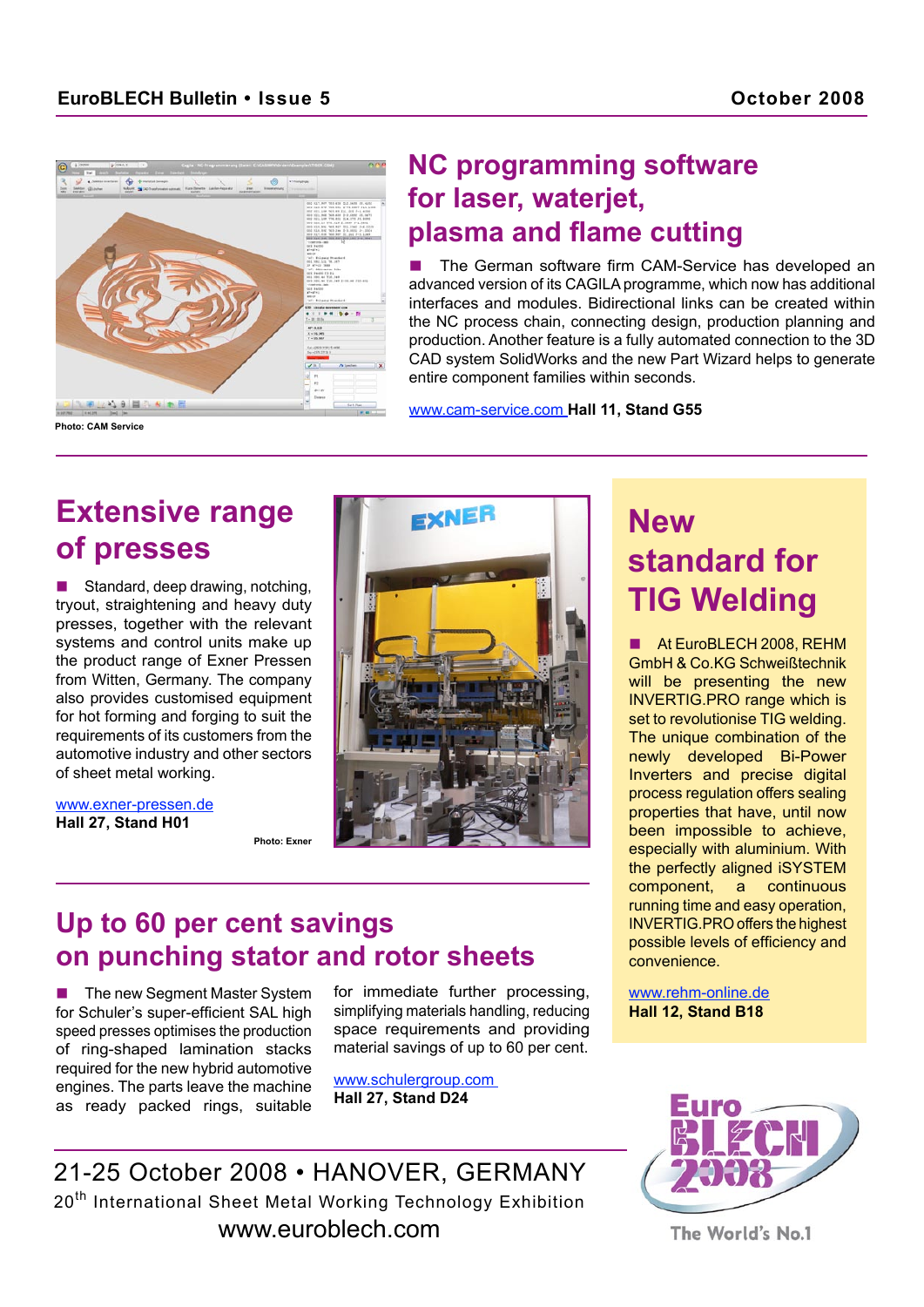## *Trends ...*

## **Making a critical assessment of relocating production**

According to a report on the website of the German magazine MM Maschinenmarkt, in one of every five cases where companies have relocated their production, the moves are currently having to be reversed, as they have not worked out financially. The authors recommend taking a more critical look at what is involved in moving to a lowcost site. A comprehensive evaluation of the expenses likely to be incurred must consider all aspects and not just 'talk up' the advantages. Quoting Dr. Steffen Kinkel, head of the Competence Center at the Fraunhofer Institute, MM stated: "Many of the moves that have been reversed could have been avoided if calculations had been carried out properly in the first place."

The magazine refers in this context to a joint study carried out by the VDI and the Fraunhofer Institute for Research into Systems and Innovation (ISI) at the German company Rittal in Herborn.

Rittal, part of the Friedhelm Loh Group, achieves 70% of its turnover with industrial enclosure systems abroad, but manufactures 67% of its goods in Germany.

According to a study by the consultancy firm Ernst & Young (E&Y), automotive suppliers in particular will also come away from building up production capacities abroad based purely on costs. Although in 2006 one in two German suppliers was planning a move of this kind, now only 25% of companies are still considering such plans. "Rising energy costs mean that manufacturing abroad - provided the main aim is to supply the market in Western Europe - is increasingly proving unattractive, because logistics costs, combined with problems of quality and flexibility, absorb a substantial part of the savings made" said Peter Fuß, one of the partners at E&Y. Moreover, higher labour costs at the new sites



Source: Global Insight: Economist Intelligence Unit: CIBC World Markets: McKinsey analysis



in Eastern Europe have reduced the cost benefit of manufacturing there, especially as in Germany rises have been moderate.

Consultants McKinsey have put forward similar thoughts in a recent study entitled "Time to rethink offshoring", where American experts discuss the break-even point for production abroad, whether in neighbouring countries or overseas. In the light of relatively low rises in labour costs on the domestic market (USA +3%) and rapidly increasing incomes in some 'low-wage countries' (Brazil +21%, China +19%, Argentina +14%), there is a shift in the thresholds at which moving production no longer seems economically viable. The cost of transporting goods - which has now risen to heights unimaginable a few years ago - also has a major effect on calculations. The average price for transporting a 40 foot container has tripled since 2000, according to McKinsey.

Nevertheless, 15% of German automotive suppliers are still scheduling investments in Eastern Europe, particularly in Russia. New sites are also being looked at in China and India, although with greater care and caution than just a few years ago. One crucial factor in this context can be that suppliers follow their customers - the car manufacturers more or less voluntarily. Nowadays investments of this nature mainly constitute additional capacity, built up to supply the respective local markets, rather than shifting production to meet requirements at home.



The World's No.1